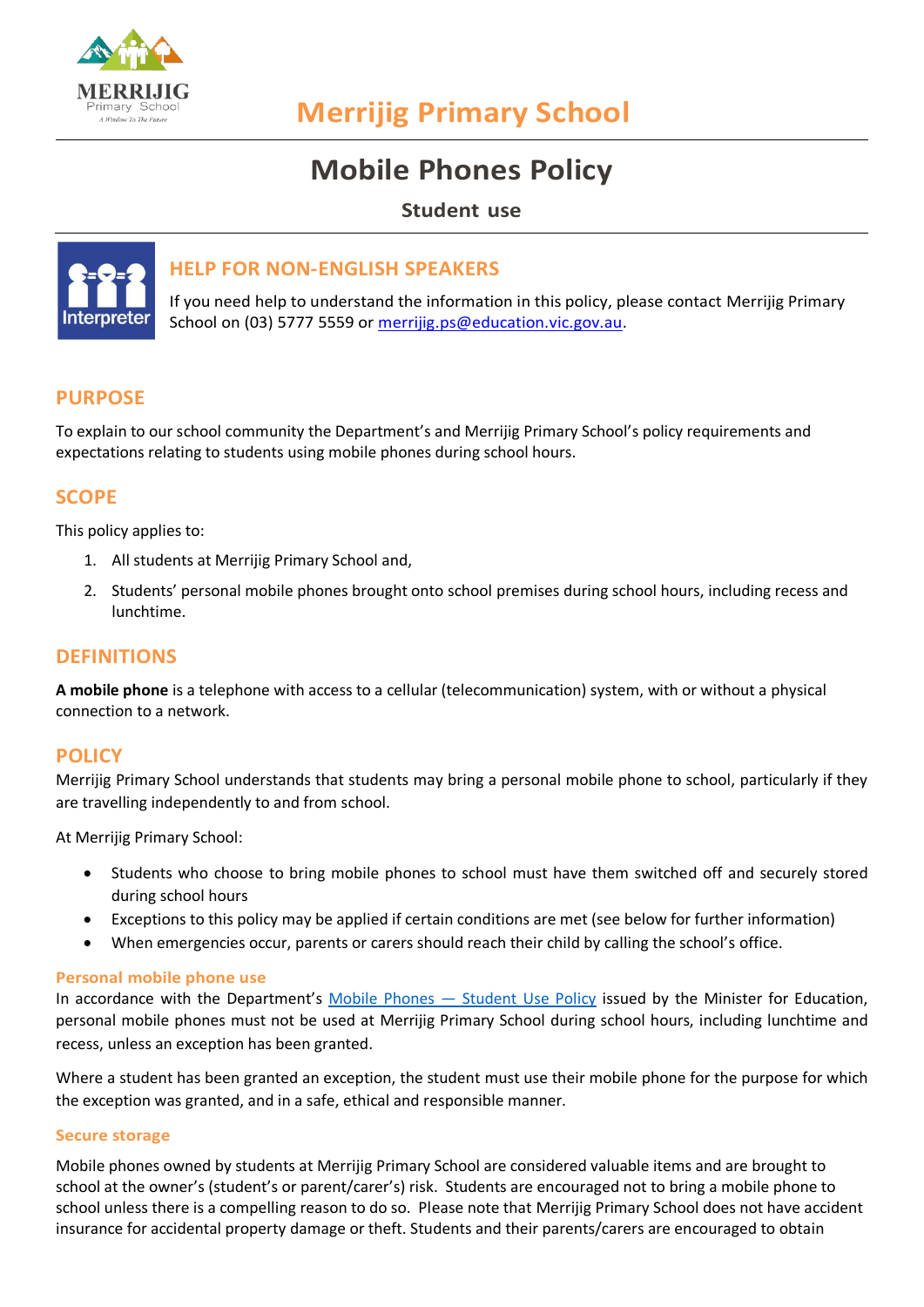appropriate insurance for valuable items. Refer to the Merrijig Primary School's Personal Property Policy and the Department's [Claims for Property Damage and Medical Expenses](https://www2.education.vic.gov.au/pal/claims-property-damage-and-medical-expenses/policy) policy.

Where students bring a mobile phone to school, Merrijig Primary School will provide secure storage. Secure storage is storage that cannot be readily accessed by those without permission to do so. At Merrijig Primary School students are required to hand their phone to a member of staff, who will place it in a lockable storage container in the school office.

#### **Enforcement**

Students who use their personal mobile phones inappropriately at Merrijig Primary School may be issued with consequences consistent with our school's *Student Wellbeing and Engagement* policy.

At Merrijig Primary School inappropriate use of mobile phones is **any use during school hours**, unless an exception has been granted, and particularly use of a mobile phone:

- in any way that disrupts the learning of others
- to send inappropriate, harassing or threatening messages or phone calls
- to engage in inappropriate social media use including cyber bullying
- to capture video or images of people, including students, teachers and members of the school community without their permission
- to capture video or images in the school toilets, changing rooms, swimming pools and gyms
- during exams and assessments

#### **Exceptions**

Exceptions to the policy:

- may be applied during school hours if certain conditions are met, specifically,
	- o Health and wellbeing-related exceptions; and
	- o Exceptions related to managing risk when students are offsite.
- can be granted by the Principal, or by the teacher for that class, in accordance with the Department's Mobile Phones — [Student Use Policy.](https://www2.education.vic.gov.au/pal/students-using-mobile-phones/policy)

The three categories of exceptions allowed under the Department's Mobile Phones — [Student Use Policy](https://www2.education.vic.gov.au/pal/students-using-mobile-phones/policy) are:

#### *1. Learning-related exceptions*

| <b>Specific exception</b>                                                                                                          | <b>Documentation</b>                                |
|------------------------------------------------------------------------------------------------------------------------------------|-----------------------------------------------------|
| For specific learning activities (class-based exception)                                                                           | Unit of work, learning sequence                     |
| For students for whom a reasonable adjustment to a<br>learning program is needed because of a disability or<br>learning difficulty | Individual Learning Plan, Individual Education Plan |

#### *2. Health and wellbeing-related exceptions*

| <b>Specific exception</b>            | <b>Documentation</b>               |
|--------------------------------------|------------------------------------|
| Students with a health condition     | <b>Student Health Support Plan</b> |
| <b>Students who are Young Carers</b> | A localised student record         |

#### *3. Exceptions related to managing risk when students are offsite*

| <b>Specific exception</b>                                                                      | <b>Documentation</b>                   |
|------------------------------------------------------------------------------------------------|----------------------------------------|
| <b>Travelling to and from excursions</b>                                                       | Risk assessment planning documentation |
| <b>Students on excursions and camps</b>                                                        | Risk assessment planning documentation |
| When students are offsite (not on school grounds) and<br>unsupervised with parental permission | Risk assessment planning documentation |